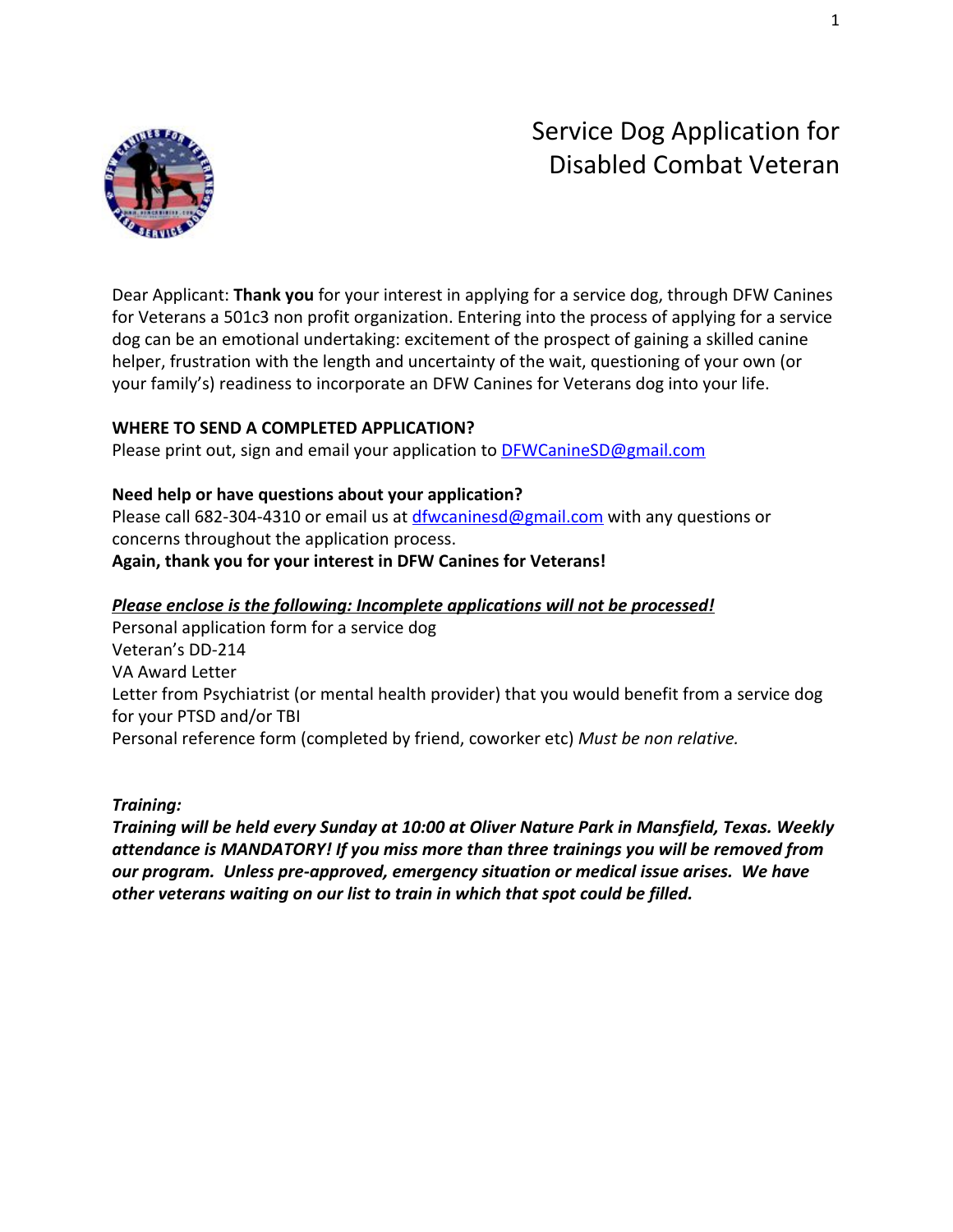

### **APPLICATION FORM FOR AN DFW CANINES FOR VETERANS SERVICE DOG**

### **DIRECTIONS:**

Please print or type your responses in the spaces provided. You may attach additional sheets as needed. We understand this is a very lengthy and personal application. With this information we are able to match your service dog and the training according to your specific disability. The more we know about you, the more likely it is to we can choose a dog with the right qualifications for you.

#### *I. BACKGROUND INFORMATION*

| Today's date: ___________________ |                                                      |                                                                                                                |  |
|-----------------------------------|------------------------------------------------------|----------------------------------------------------------------------------------------------------------------|--|
| Date of birth: _________________  |                                                      |                                                                                                                |  |
|                                   |                                                      |                                                                                                                |  |
|                                   |                                                      |                                                                                                                |  |
|                                   | Street City/State/Zip                                |                                                                                                                |  |
|                                   |                                                      |                                                                                                                |  |
|                                   |                                                      |                                                                                                                |  |
| Sex: (circle one) Female or Male  |                                                      |                                                                                                                |  |
|                                   |                                                      |                                                                                                                |  |
|                                   |                                                      | Term of Service: Network and Service and Service and Service and Service and Service and Service and Service a |  |
|                                   | Rank: Disablity Rating: 2008. [19] Disablity Rating: |                                                                                                                |  |

*Please note: Branch of service, terms of service and rank are for information purposes only. They are NOT factors in determining eligibility of a DFW Canines for Veterans Service Dog!*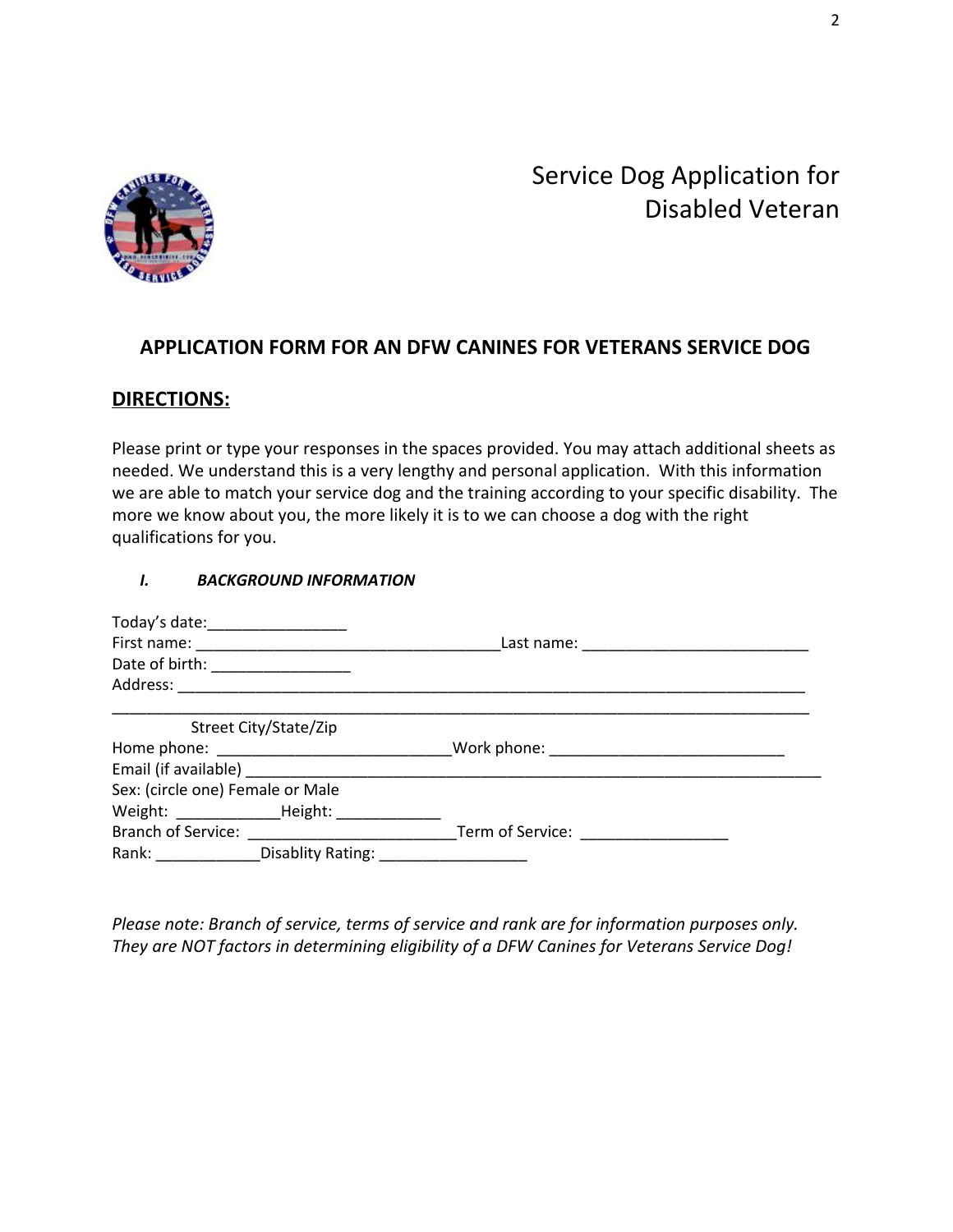

### *II. MOBILITY INFORMATION:*

Is your disability progressive? No\_\_\_\_\_\_\_\_\_\_\_\_\_\_\_Yes\_\_\_\_\_\_\_\_\_\_\_\_\_\_\_\_\_If yes, explain \_\_\_\_\_\_\_\_\_\_\_\_\_\_\_ \_\_\_\_\_\_\_\_\_\_\_\_\_\_\_\_\_\_\_\_\_\_\_\_\_\_\_\_\_\_\_\_\_\_\_\_\_\_\_\_\_\_\_\_\_\_\_\_\_\_\_\_\_\_\_\_\_\_\_\_\_\_\_\_\_\_\_\_\_\_\_\_\_\_\_\_\_\_\_\_\_\_\_

 $\overline{a}$ Other medical issues:

Have you applied for a service dog from another program? No\_\_\_ Yes\_\_\_\_ Have you already trained with another service dog program? If yes, which one?

\_\_\_\_\_\_\_\_\_\_\_\_\_\_\_\_\_\_\_\_\_\_\_\_\_\_\_\_\_\_\_\_\_\_\_\_\_\_\_\_\_\_\_\_\_\_\_\_\_\_\_\_\_\_\_\_\_\_\_\_\_\_\_\_\_\_

\_\_\_\_\_\_\_\_\_\_\_\_\_\_\_\_\_\_\_\_\_\_\_\_\_\_\_\_\_\_\_\_\_\_\_\_\_\_\_\_\_\_\_\_\_\_\_\_\_\_\_\_\_\_\_\_\_\_\_\_\_\_\_\_\_\_\_\_\_\_

#### *Please check that all apply*

| Walk normally             | Crutches (1 or 2): |
|---------------------------|--------------------|
| Walk slowly but steadily: |                    |
| Cane: Walk unsteadily:    | Use walker:        |
| Non-ambulatory:           | Braces:            |
| Wheelchair-manual:        | Wheelchair-power:  |

#### *III. HAND AND ARM MOVEMENTS*

Right-handed: Left-handed: Describe any limits in hand or arm movements:

\_\_\_\_\_\_\_\_\_\_\_\_\_\_\_\_\_\_\_\_\_\_\_\_\_\_\_\_\_\_\_\_\_\_\_\_\_\_\_\_\_\_\_\_\_

### *IV. DISABILITIES:*

#### *Please check all that apply*

Speech Hearing: \_\_\_\_\_\_\_\_\_ Impaired reaction speed: \_\_\_\_\_\_\_\_

Pain intolerance:\_\_\_\_\_\_\_\_\_ Vision:\_\_\_\_\_\_\_\_\_ Learning disability (indicate type): \_\_\_\_\_\_\_\_\_

Other (please describe): \_\_\_\_\_\_\_

 $\overline{\phantom{a}}$ 

 $\overline{\phantom{a}}$ 

If you have checked any of the above, please describe the nature of the disability and provide relevant information on if and how it affects your functioning.

\_\_\_\_\_\_\_\_\_\_\_\_\_\_\_\_\_\_\_\_\_\_\_\_\_\_\_\_\_\_\_\_\_\_\_\_\_\_\_\_\_\_\_\_\_\_\_\_\_\_\_\_\_\_\_\_\_\_\_\_\_\_\_\_\_\_\_\_\_\_\_\_\_\_\_\_\_\_\_\_\_\_\_ \_\_\_\_\_\_\_\_\_\_\_\_\_\_\_\_\_\_\_\_\_\_\_\_\_\_\_\_\_\_\_\_\_\_\_\_\_\_\_\_\_\_\_\_\_\_\_\_\_\_\_\_\_\_\_\_\_\_\_\_\_\_\_\_\_\_\_\_\_\_\_\_\_\_\_\_\_\_\_\_\_\_\_

\_\_\_\_\_\_\_\_\_\_\_\_\_\_\_\_\_\_\_\_\_\_\_\_\_\_\_\_\_\_\_\_\_\_\_\_\_\_\_\_\_\_\_\_\_\_\_\_\_\_\_\_\_\_\_\_\_\_\_\_\_\_\_\_\_\_\_\_\_\_\_\_\_\_\_\_\_\_\_\_\_\_\_ \_\_\_\_\_\_\_\_\_\_\_\_\_\_\_\_\_\_\_\_\_\_\_\_\_\_\_\_\_\_\_\_\_\_\_\_\_\_\_\_\_\_\_\_\_\_\_\_\_\_\_\_\_\_\_\_\_\_\_\_\_\_\_\_\_\_\_\_\_\_\_\_\_\_\_\_\_\_\_\_\_\_\_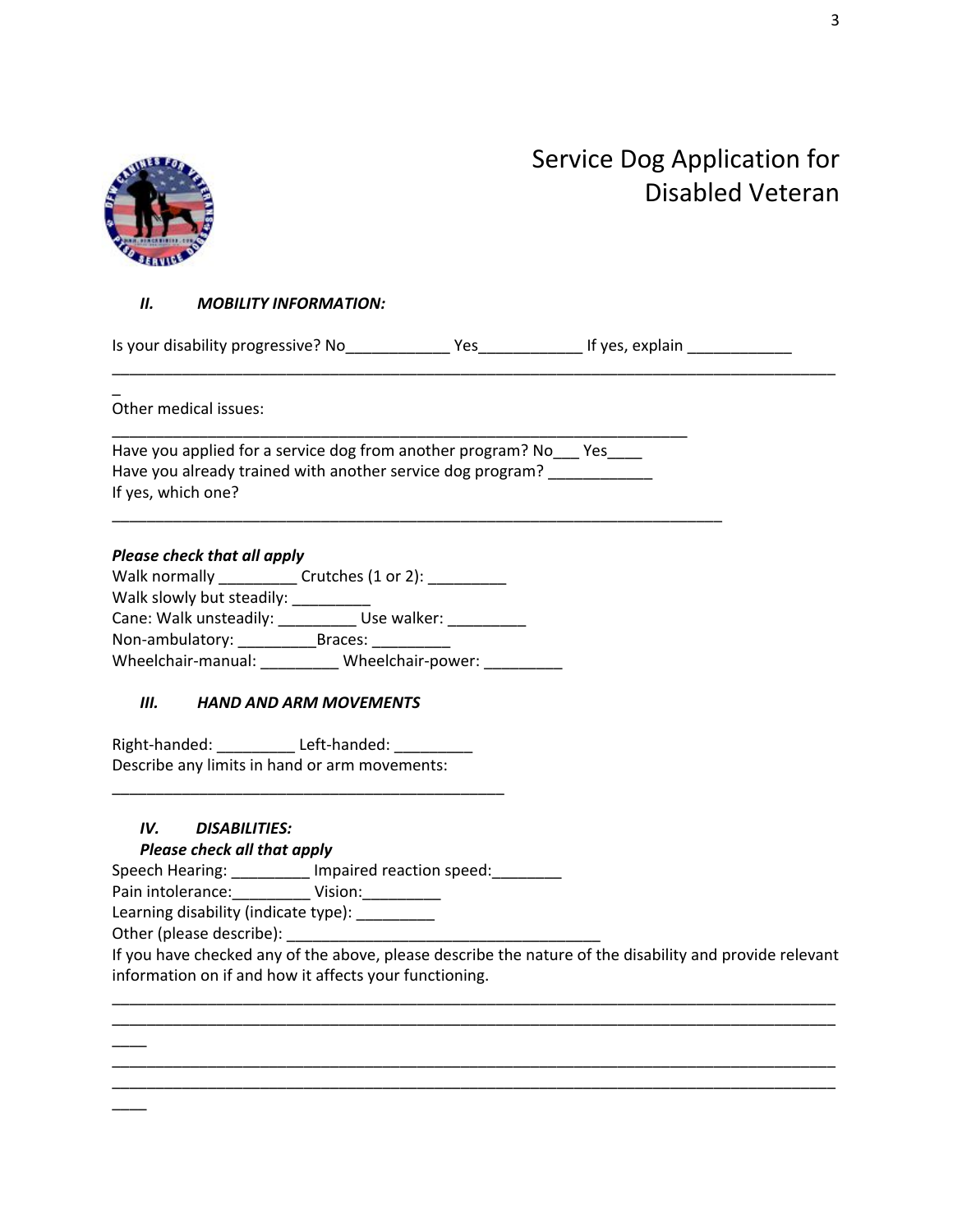

 $\overline{\phantom{a}}$ 

 $\overline{\phantom{a}}$ 

## Service Dog Application for Disabled Veteran

Describe any special areas of disability not covered above or any area of physical need that you feel DFW Canines for Veterans should be aware of.

\_\_\_\_\_\_\_\_\_\_\_\_\_\_\_\_\_\_\_\_\_\_\_\_\_\_\_\_\_\_\_\_\_\_\_\_\_\_\_\_\_\_\_\_\_\_\_\_\_\_\_\_\_\_\_\_\_\_\_\_\_\_\_\_\_\_\_\_\_\_\_\_\_\_\_\_\_\_ \_\_\_\_\_\_\_\_\_\_\_\_\_\_\_\_\_\_\_\_\_\_\_\_\_\_\_\_\_\_\_\_\_\_\_\_\_\_\_\_\_\_\_\_\_\_\_\_\_\_\_\_\_\_\_\_\_\_\_\_\_\_\_\_\_\_\_\_\_\_\_\_\_\_\_\_\_\_\_\_\_\_\_ \_\_\_\_\_\_\_\_\_\_\_\_\_\_\_\_\_\_\_\_\_\_\_\_\_\_\_\_\_\_\_\_\_\_\_\_\_\_\_\_\_\_\_\_\_\_\_\_\_\_\_\_\_\_\_\_\_\_\_\_\_\_\_\_\_\_\_\_\_\_\_\_\_\_\_\_\_\_\_\_\_\_\_

\_\_\_\_\_\_\_\_\_\_\_\_\_\_\_\_\_\_\_\_\_\_\_\_\_\_\_\_\_\_\_\_\_\_\_\_\_\_\_\_\_\_\_\_\_\_\_\_\_\_\_\_\_\_\_\_\_\_\_\_\_\_\_\_\_\_\_\_\_\_\_\_\_\_\_\_\_\_\_\_\_\_\_ \_\_\_\_\_\_\_\_\_\_\_\_\_\_\_\_\_\_\_\_\_\_\_\_\_\_\_\_\_\_\_\_\_\_\_\_\_\_\_\_\_\_\_\_\_\_\_\_\_\_\_\_\_\_\_\_\_\_\_\_\_\_\_\_\_\_\_\_\_\_\_\_\_\_\_\_\_\_\_\_\_\_\_

*V. DAILY ACTIVITIES:*

### **Please check that all apply relative to the daily activities that you are currently involved with.**

Work (specify kind):

Fulltime\_\_\_\_\_\_\_\_\_\_\_\_ Part time\_\_\_\_\_\_\_\_\_\_\_\_\_\_\_\_\_\_

School (specify level and location):

Will you bring your dog with you to work and or school? Yes Mo If No, Why?\_\_\_\_\_\_\_\_\_\_\_\_\_\_\_\_\_\_\_\_\_\_\_\_\_\_\_\_\_\_\_\_\_\_\_\_\_\_\_\_\_\_\_\_\_\_\_\_

\_\_\_\_\_\_\_\_\_\_\_\_\_\_\_\_\_\_\_\_\_\_\_\_\_\_\_\_\_\_\_\_\_\_\_\_\_\_\_\_\_\_\_\_\_\_\_\_\_\_\_\_\_\_\_\_\_\_\_\_\_\_\_\_\_

Other regular activities/hobbies (e.g., shop, computers, visit, etc.)

\_\_\_\_\_\_\_\_\_\_\_\_\_\_\_\_\_\_\_\_\_\_\_\_\_\_\_\_\_\_\_\_\_\_\_\_\_\_\_\_\_\_\_\_\_\_\_\_\_\_\_\_\_\_\_\_

If you work and you are unable to take your dog to work with you due to the type of job you have, where will the dog stay?\_\_\_\_\_\_\_\_\_\_\_\_\_\_\_\_\_\_\_\_\_\_\_\_\_\_\_\_\_\_\_\_\_\_\_\_\_\_\_\_\_\_\_\_\_\_\_\_\_\_\_\_\_\_\_\_\_\_\_\_\_\_\_\_\_\_\_\_\_\_\_\_\_\_\_\_

 $\overline{a}$ 

Who will be caring for the dog while you are at work?\_\_\_\_\_\_\_\_\_\_\_\_\_\_\_\_\_\_\_\_\_\_\_\_\_\_\_\_\_\_\_\_\_\_\_\_\_\_\_\_\_\_\_\_\_\_\_\_\_\_\_\_\_\_\_\_\_\_\_\_\_\_\_\_\_\_\_\_\_\_\_\_\_

### *Please answer as honest as possible. These answers help us match your dog with you and your activity level!*

Do you describe yourself as: Inactive The Active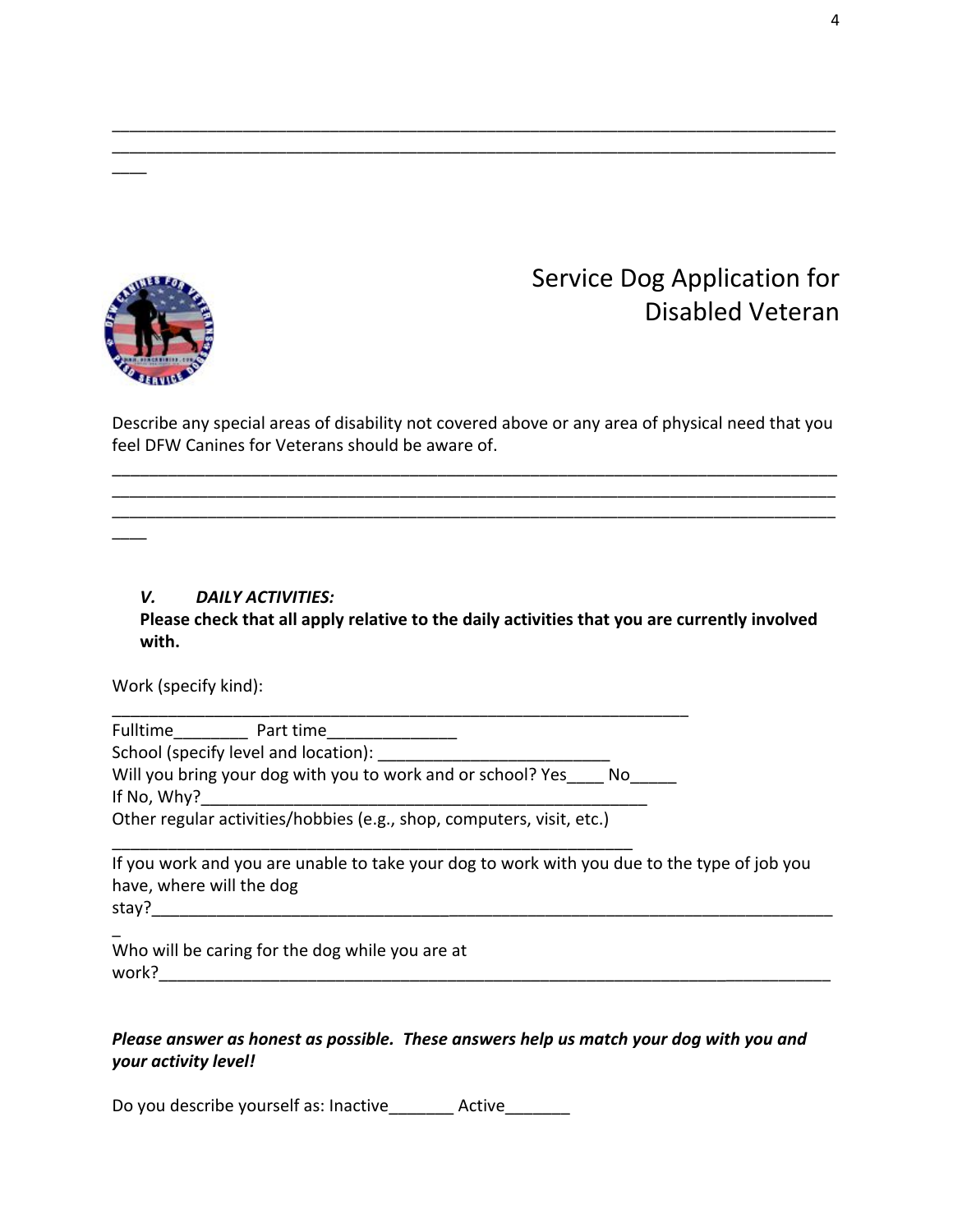On a scale of 1-10 how active are you? Do you spend a major part of your day in bed or on the couch? No\_\_\_\_ Yes\_\_\_\_ If "yes" to above, how many hours? \_\_\_\_\_\_\_\_\_\_\_\_\_\_\_\_\_\_\_\_\_\_\_\_\_\_\_\_\_\_\_\_\_\_\_\_\_\_\_\_\_\_ Would you like to be more active? Mould you like to be more active?



 $\overline{\phantom{a}}$ 

# Service Dog Application for Disabled Veteran

### *VI. USAGE INFORMATION:*

 *Do you experience difficulties in any of the following activities? Check all that apply.*

Picking up dropped objects: \_\_\_\_\_\_\_\_\_ Opening household door: \_\_\_\_\_\_\_\_\_ Opening commercial door: \_\_\_\_\_\_\_\_ Getting help in case of an emergency: \_\_\_\_\_\_\_\_ Carrying items (list): \_\_\_\_\_\_\_\_\_\_\_\_\_\_\_\_\_\_\_\_\_\_\_\_\_\_\_\_\_\_\_\_\_\_\_\_\_ Turning light switches" on/off": \_\_\_\_\_\_\_\_ Getting up from the ground Getting up from a seated position: Retrieving cordless phone: Moving wheelchair up steep ramps/inclines: Poor balance in walking: \_\_\_\_\_\_\_\_\_Difficulty on stairs: \_\_\_\_\_\_\_\_ In what other areas do you feel a service dog might assist you? \_\_\_\_\_\_\_\_\_\_\_\_\_\_\_\_\_\_\_\_\_\_\_\_\_\_\_\_\_\_\_\_\_\_\_\_\_\_\_\_\_\_\_\_\_\_\_\_\_\_\_\_\_\_\_\_\_\_\_\_\_\_\_\_\_\_\_\_\_\_\_\_\_\_\_\_\_\_\_\_\_\_\_ \_\_\_\_\_\_\_\_\_\_\_\_\_\_\_\_\_\_\_\_\_\_\_\_\_\_\_\_\_\_\_\_\_\_\_\_\_\_\_\_\_\_\_\_\_\_\_\_\_\_\_\_\_\_\_\_\_\_\_\_\_\_\_\_\_\_\_\_\_\_\_\_\_\_\_\_\_\_\_\_\_\_\_

\_\_\_\_\_\_\_\_\_\_\_\_\_\_\_\_\_\_\_\_\_\_\_\_\_\_\_\_\_\_\_\_\_\_\_\_\_\_\_\_\_\_\_\_\_\_\_\_\_\_\_\_\_\_\_\_\_\_\_\_\_\_\_\_\_\_\_\_\_\_\_\_\_\_\_\_\_\_ \_\_\_\_\_\_\_\_\_\_\_\_\_\_\_\_\_\_\_\_\_\_\_\_\_\_\_\_\_\_\_\_\_\_\_\_\_\_\_\_\_\_\_\_\_\_\_\_\_\_\_\_\_\_\_\_\_\_\_\_\_\_\_\_\_\_\_\_\_\_\_\_\_\_\_\_\_\_

### *VII. GENERAL INFORMATION*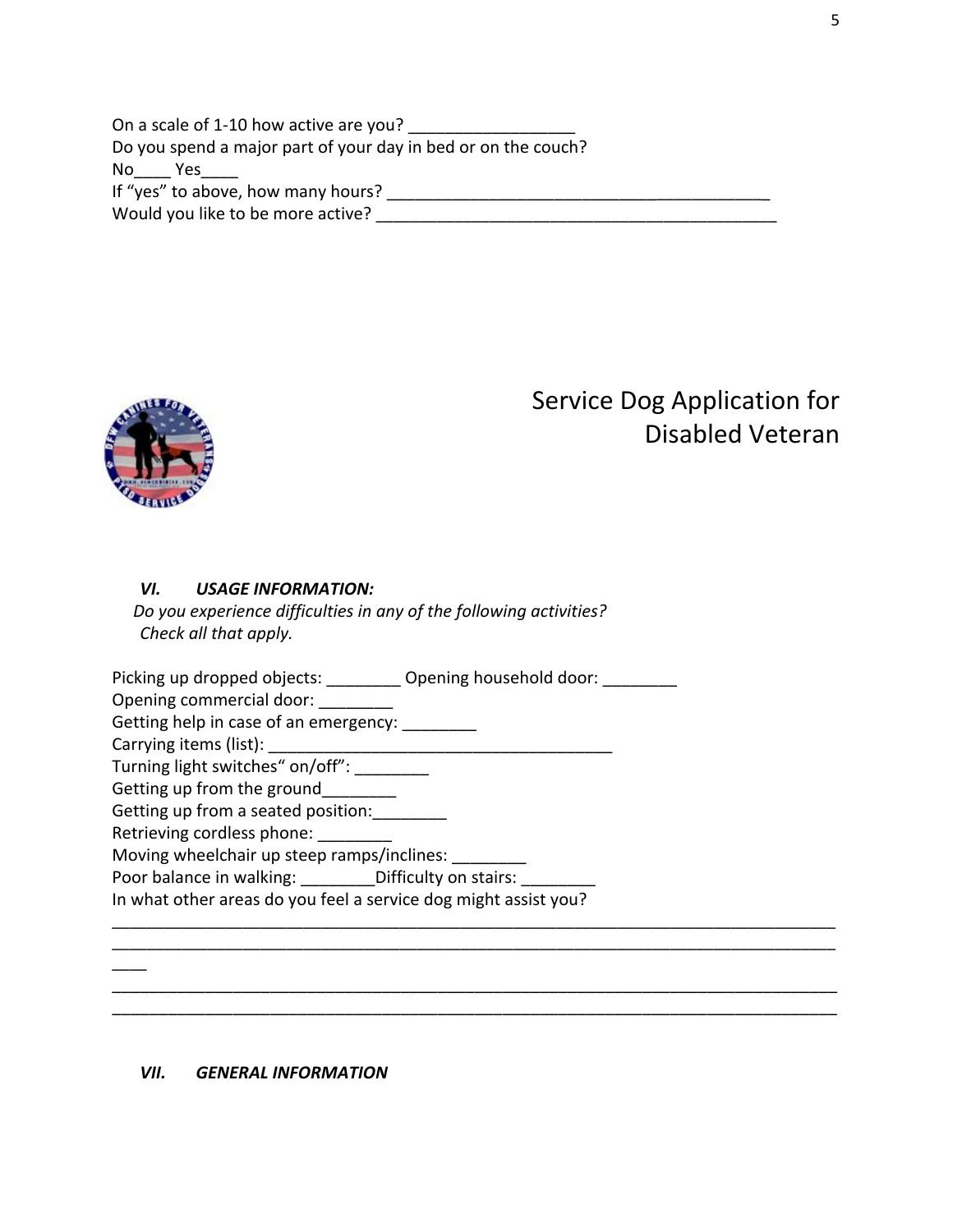| How many other pets do you own?                           |           |  |
|-----------------------------------------------------------|-----------|--|
| (specify number, type, and age)                           |           |  |
| If other pets, do they live inside or outside?            |           |  |
| Housing (indicate one): Apartment                         | House:    |  |
| A service dog would have access to (indicate one):        |           |  |
| Fenced exercise area: Non-fenced exercise area:<br>Other: |           |  |
| Do you plan to move in the near future? No<br>Yes.        | (explain) |  |
|                                                           |           |  |



### *General Info Cont:*

 $\overline{\phantom{a}}$ 

How many other people live with you? List names, age, and relationship to each individual:

|         |     | Do you, or does anyone in your household, smoke?       |     |         |  |
|---------|-----|--------------------------------------------------------|-----|---------|--|
| No.     | Yes | (explain)                                              |     |         |  |
|         |     | Are you, or anyone you live with, allergic to dogs? No |     | Yes.    |  |
|         |     | Have you ever been convicted of a felony? No           | Yes | If yes. |  |
| explain |     |                                                        |     |         |  |

\_\_\_\_\_\_\_\_\_\_\_\_\_\_\_\_\_\_\_\_\_\_\_\_\_\_\_\_\_\_\_\_\_\_\_\_\_\_\_\_\_\_\_\_\_

*(This does NOT auto disqualify you!) We understand PTSD/TBI comes with issues of all types including legal issues! Drug, alcohol issues etc. It WILL BE an automatic disqualification/removal from the program, if you do not disclose it now and we find out later. We all have issues and we would rather help you and train the dog around your disabilities. We have several veteran with an array of issues, that can help you! Sexual offenders and crimes against animals are an automatic disqualification from our program.*

\_\_\_\_\_\_\_\_\_\_\_\_\_\_\_\_\_\_\_\_\_\_\_\_\_\_\_\_\_\_\_\_\_\_\_\_\_\_\_\_\_\_\_\_\_\_\_\_\_\_\_\_\_\_\_\_\_\_\_\_\_\_\_\_\_\_\_\_\_\_\_\_\_\_\_\_\_\_

\_\_\_\_\_\_\_\_\_\_\_\_\_\_\_\_\_\_\_\_\_\_\_\_\_\_\_\_\_\_\_\_\_\_\_\_\_\_\_\_\_\_\_\_\_\_\_\_\_\_\_\_\_\_\_\_\_\_\_\_\_\_\_\_\_\_\_\_\_\_\_\_\_\_\_\_\_\_ \_\_\_\_\_\_\_\_\_\_\_\_\_\_\_\_\_\_\_\_\_\_\_\_\_\_\_\_\_\_\_\_\_\_\_\_\_\_\_\_\_\_\_\_\_\_\_\_\_\_\_\_\_\_\_\_\_\_\_\_\_\_\_\_\_\_\_\_\_\_\_\_\_\_\_\_\_\_ \_\_\_\_\_\_\_\_\_\_\_\_\_\_\_\_\_\_\_\_\_\_\_\_\_\_\_\_\_\_\_\_\_\_\_\_\_\_\_\_\_\_\_\_\_\_\_\_\_\_\_\_\_\_\_\_\_\_\_\_\_\_\_\_\_\_\_\_\_\_\_\_\_\_\_\_\_\_ \_\_\_\_\_\_\_\_\_\_\_\_\_\_\_\_\_\_\_\_\_\_\_\_\_\_\_\_\_\_\_\_\_\_\_\_\_\_\_\_\_\_\_\_\_\_\_\_\_\_\_\_\_\_\_\_\_\_\_\_\_\_\_\_\_\_\_\_\_\_\_\_\_\_\_\_\_\_\_\_\_\_\_ \_\_\_\_\_\_\_\_\_\_\_\_\_\_\_\_\_\_\_\_\_\_\_\_\_\_\_\_\_\_\_\_\_\_\_\_\_\_\_\_\_\_\_\_\_\_\_\_\_\_\_\_\_\_\_\_\_\_\_\_\_\_\_\_\_\_\_\_\_\_\_\_\_\_\_\_\_\_\_\_\_\_\_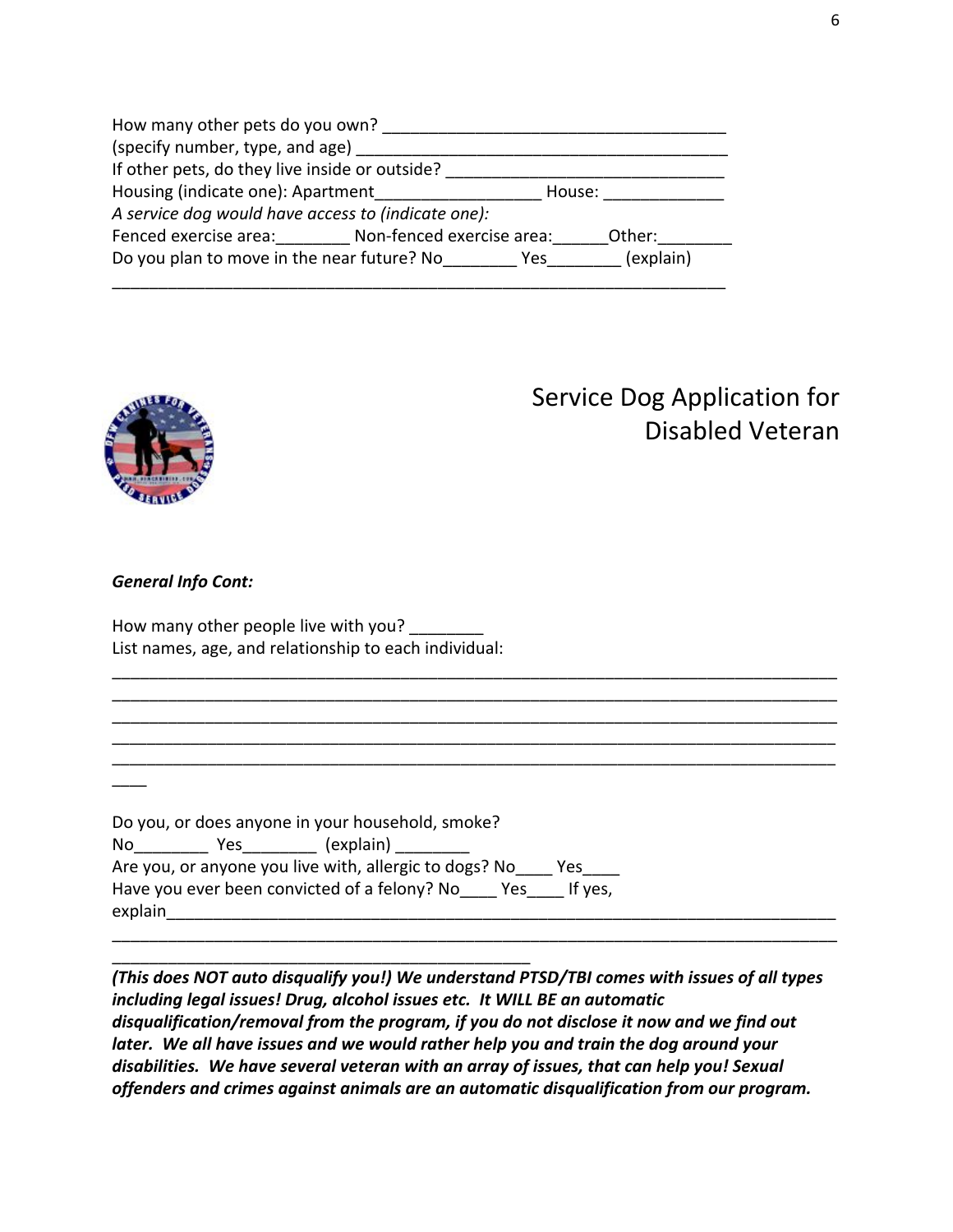Do you already own a dog you would like us to evaluate: No Yes If we are unable to certify your personal dog are you willing to take on another dog: No<sup>No</sup>

We pull our dogs from city kill shelters, so the dog can be any breed, mix or sex of dog. By signing this contract you acknowledge and accept all terms of this!



### Service Dog Application for Disabled Veteran

### *General Info Cont: (We do strongly prefer only ONE dog in the home due to the bonding and training process.) But we do place service dogs in multi dog homes. It is up to the discretion of the Director of Training.*

\_\_\_\_\_\_\_\_\_\_\_\_\_\_\_\_\_\_\_\_\_\_\_\_\_\_\_\_\_\_\_\_\_\_\_\_\_\_\_\_\_\_\_\_\_\_\_\_\_\_\_\_\_\_\_\_\_\_\_\_\_\_\_\_\_\_\_\_\_\_\_\_\_\_\_\_\_\_ \_\_\_\_\_\_\_\_\_\_\_\_\_\_\_\_\_\_\_\_\_\_\_\_\_\_\_\_\_\_\_\_\_\_\_\_\_\_\_\_\_\_\_\_\_\_\_\_\_\_\_\_\_\_\_\_\_\_\_\_\_\_\_\_\_\_\_\_\_\_\_\_\_\_\_\_\_\_\_

If you were to receive a service dog, how do you expect it to change your life?

### \_

### **VIII. LIVING WITH A SERVICE DOG:**

 A service dog needs daily feeding, training, attention, and care. You are responsible for ALL veterinary care to your personal dog and or the dog we have provided to you. This includes spay/neutering and shots.

The SERVICE DOG IN TRAINING MUST BE ON THE FOLLOWING: Heartworm prevention, Flea & tick control, weekly grooming and or emergency medical care. Dogs also must be on a approved dog food: 4Health (tractor supply) Fromm or other high quality, grain & corn free dog food.

Are you able to treat the dog as a working dog, not a pet: No Thes

You and your family understand this is NOT a household family pet and everyone will abide by the structured regime as given by our Director of Training?

I agree I will be completely in charge of my service dog? Yes No

You agree that you the veteran will be the direct caregiver of your service dog including but not limited to feeding, bathing, grooming, training and upkeep on your service dog?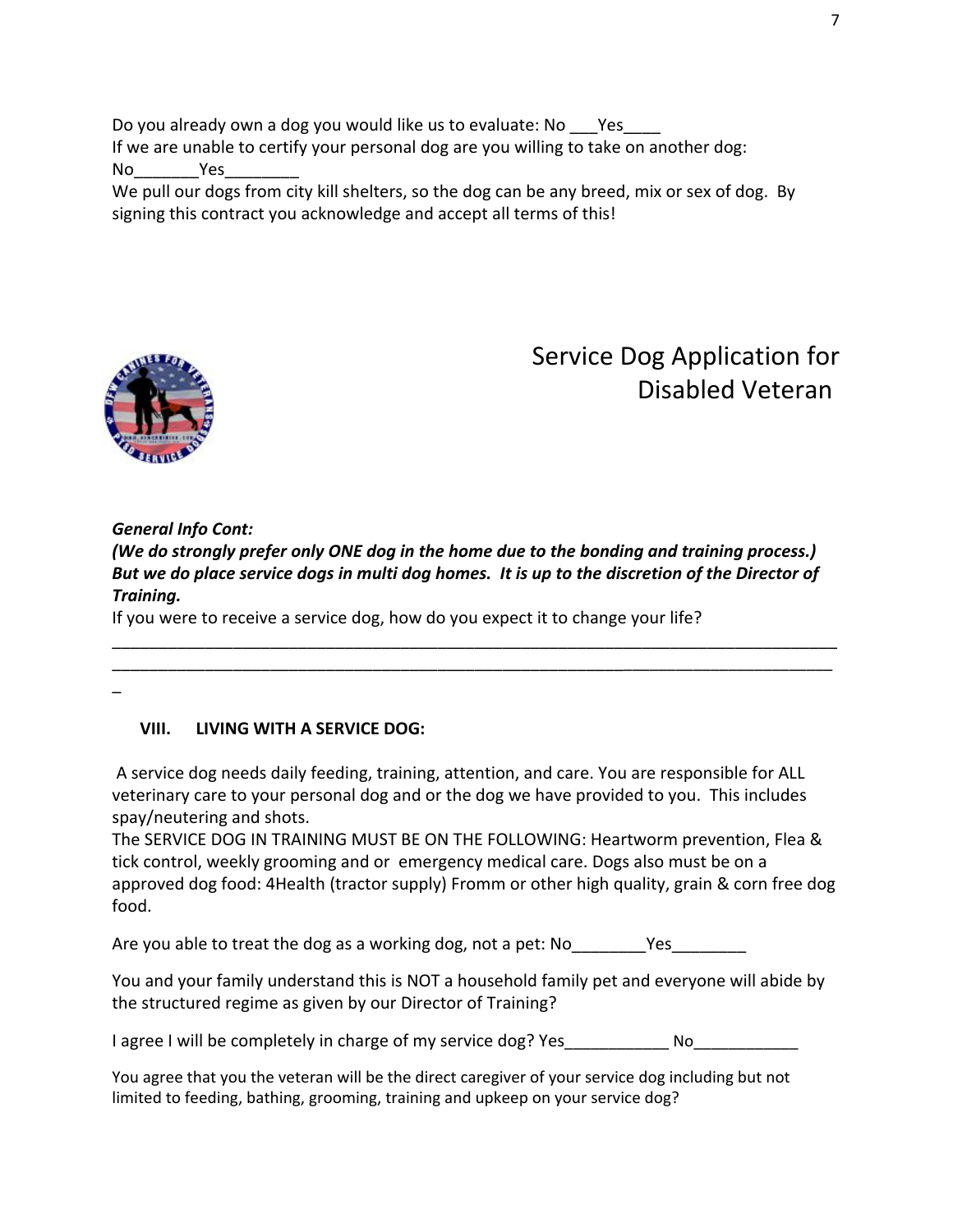Yes\_\_\_\_\_\_\_\_\_\_\_\_ No\_\_\_\_\_\_\_\_\_\_\_\_

This means **not** allowing strangers to pet the dog in public without your permission, ensuring that the dog behaves in public, and being the person in your dog's life that will be responsible for the dog's care and well-being?

No<sup>November</sup> 2008

Does anyone in your household have concerns about having a service dog in their home? Yes\_\_\_\_\_\_\_\_\_\_\_\_ No\_\_\_\_\_\_\_\_\_\_\_\_ If so, please explain.

\_\_\_\_\_\_\_\_\_\_\_\_\_\_\_\_\_\_\_\_\_\_\_\_\_\_\_\_\_\_\_\_\_\_\_\_\_\_\_\_\_\_\_\_\_\_\_\_\_\_\_\_\_\_\_\_\_\_\_\_\_\_\_\_\_\_\_ \_\_\_\_\_\_\_\_\_\_\_\_\_\_\_\_\_\_\_\_\_\_\_\_\_\_\_\_\_\_\_\_\_\_\_\_\_\_\_\_\_\_\_\_\_\_\_\_\_\_\_\_\_\_\_\_\_\_\_\_\_\_\_\_\_\_\_



# Service Dog Application for Disabled Veteran

### **IX. ALTERNATE EMERGENCY CONTACT**

Please provide the name of a friend or relative we can call if we can't reach you:

Phone number of person listed above (work and home if available) \_\_\_\_\_\_\_\_\_\_\_\_\_\_\_\_\_\_\_\_\_\_\_\_\_\_\_\_\_\_\_\_\_\_\_\_\_\_\_\_\_\_\_\_\_\_\_\_\_\_\_\_\_\_\_\_

\_\_\_\_\_\_\_\_\_\_\_\_\_\_\_\_\_\_\_\_\_\_\_\_\_\_\_\_\_\_\_\_\_\_\_\_\_\_\_\_\_\_\_\_\_\_\_\_

Relationship to person listed above

\_\_\_\_\_\_\_\_\_\_\_\_\_\_\_\_\_\_\_\_\_\_\_\_\_\_\_\_\_\_\_\_\_\_\_\_\_\_\_\_\_\_\_\_\_\_\_\_\_\_\_\_\_\_\_\_

### **X. PERSONAL/PROFESSIONAL REFERENCES:**

Please provide the name, address, phone number and email (if possible) of a person who is not related to you but who knows you fairly well.

\_\_\_\_\_\_\_\_\_\_\_\_\_\_\_\_\_\_\_\_\_\_\_\_\_\_\_\_\_\_\_\_\_\_\_\_\_\_\_\_\_\_\_\_\_\_\_\_\_\_\_\_\_\_\_\_\_\_\_\_\_\_\_\_\_\_\_\_\_\_\_\_\_\_\_\_\_\_

Remember to have at least one of these individuals complete the Personal Reference Form in this packet.

### **XI. INFORMATION AND PHOTO RELEASE**

 I attest that the information I have provided above is accurate, truthful, and up-to-date to the best of my knowledge. I, hereby give permission to DFW Canines for Veterans to use my name, city, and photographic image in its printed brochures, newsletters, videotapes, press releases,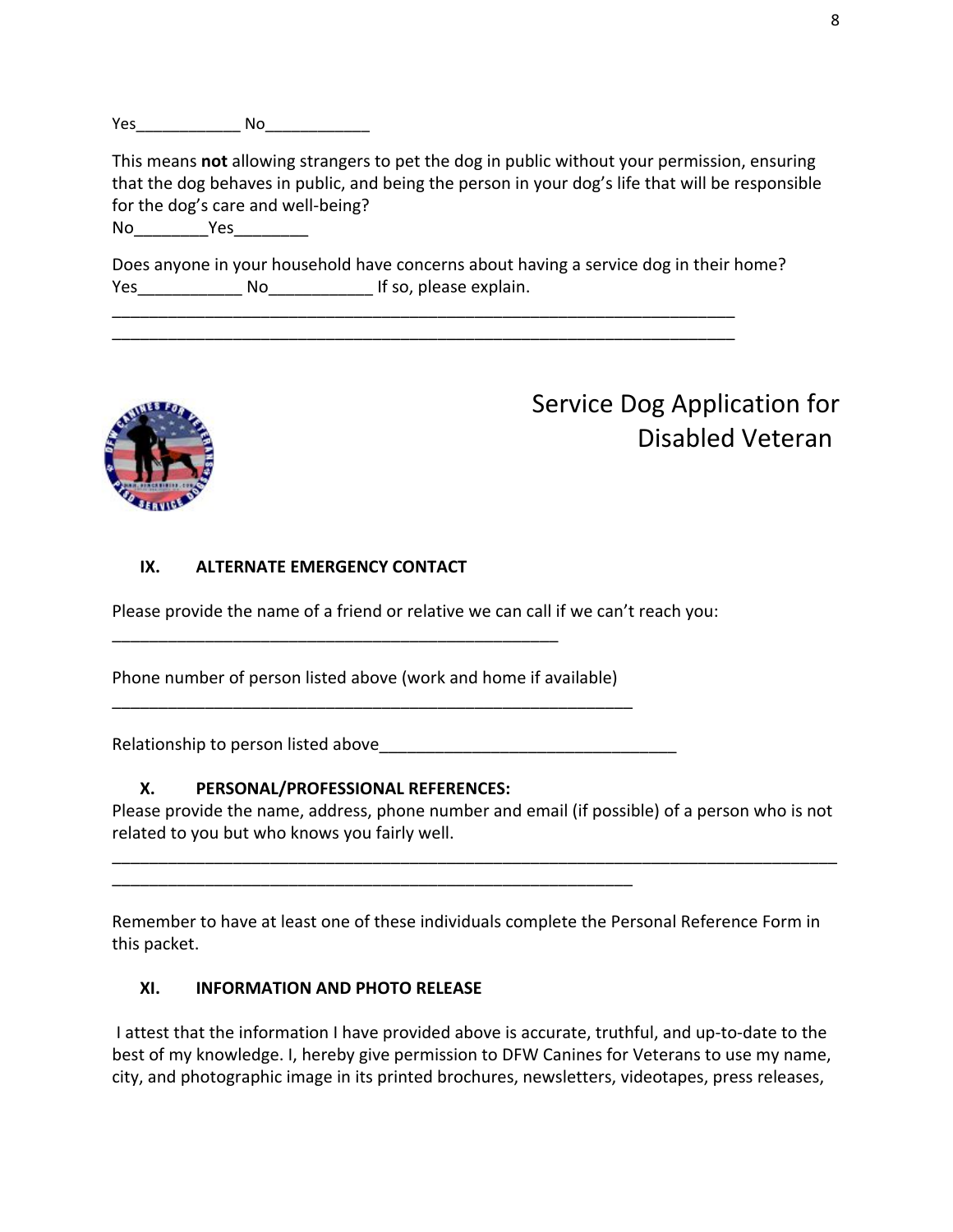and fund raising efforts. This permission continues until such time as I give DFW Canines for Veterans written notice rescinding said permission.



### Service Dog Application for Disabled Veteran

"PTSD & Triggers" Checklist *We understand this is hard, just be honest. This helps us understand your strengths and weaknesses for focus training.*

- \_\_\_\_\_\_ Nightmares, flashbacks or vivid memories
- Feeling emotionally cut off from others
- \_\_\_\_\_\_ Feeling like no one understands you
- \_\_\_\_\_\_ Feeling numb, distant, lost interest in things
- **\_\_\_\_\_\_** Constant fear you're in danger
- Lots of anxiety, jittery needing to flee or fight
- Lack of sleeping, insomnia
- Not being able to focus on one thing
- \_\_\_\_\_\_ Substance Abuse (This does NOT auto disqualify you; you are NOT alone!!!)
- Medical Marijuana (This does NOT disqualify you; you are NOT alone!!!)
- \_\_\_\_\_\_ Smells What smells \_\_\_\_\_\_\_\_\_\_\_\_\_\_\_\_\_\_\_\_
- \_\_\_\_\_\_ Sounds What sounds \_\_\_\_\_\_\_\_\_\_\_\_\_\_\_\_\_\_\_\_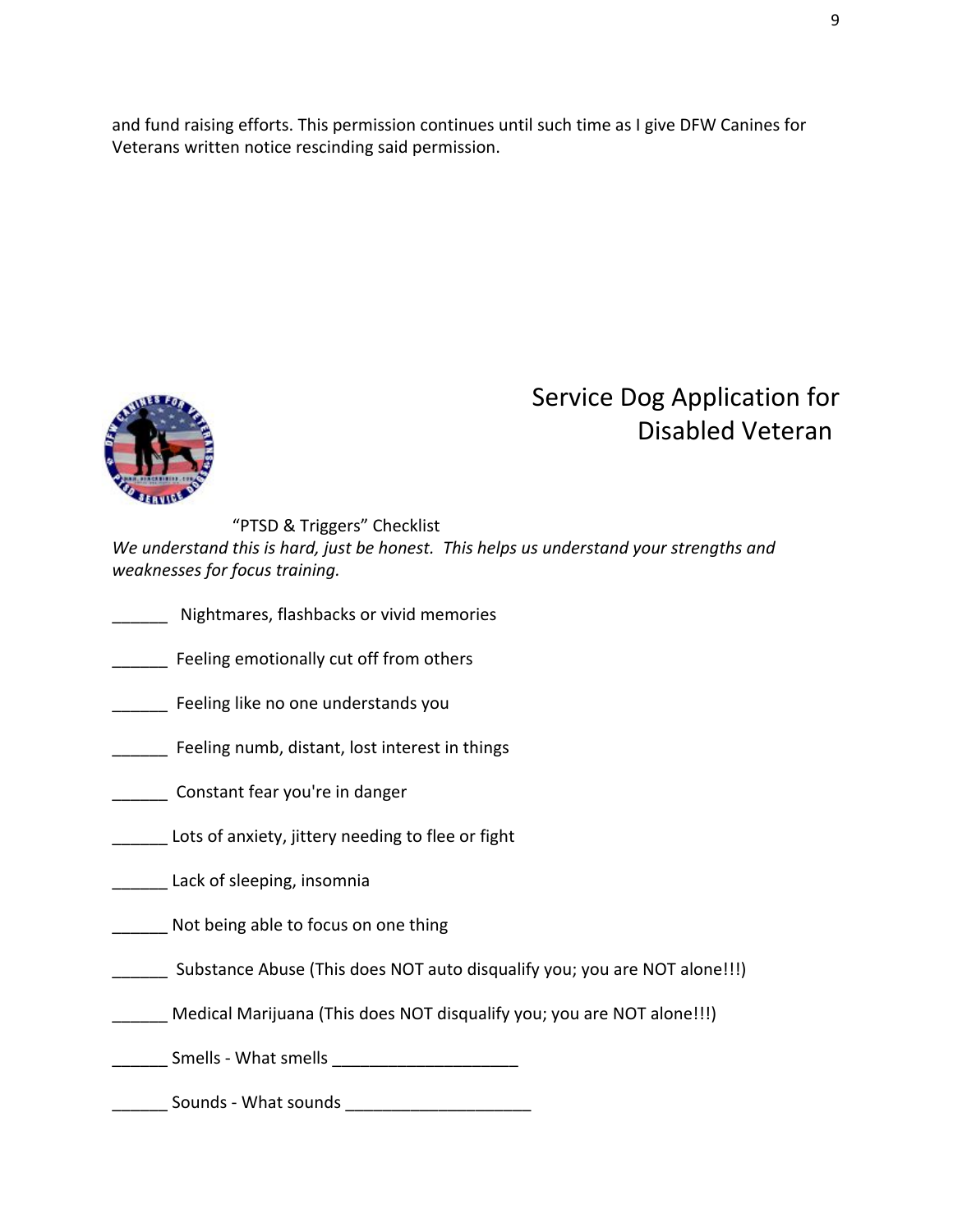Lights - What lights

Taste - What food

Anything else you would like to add?



# Service Dog Application for Disabled Veteran

### *Acknowledgement , Terms & Conditions*

DFW Canines for Veterans/DFW Canines Rescue and Adoptions is a 501c3 non profit organization and relies on donations to place our service dogs. It takes a long time to search, train and place a service dog at a cost of \$20,000-\$30,000. Consequently, DFW Canines for Veterans has the best interest of our service dog in mind when placing that service dog with the applicant.

If the recipient is no longer able to care for the service dog, the recipient will contact DFW Canines for Veterans and arrangements will be made to have the dog returned to us at the recipient's expense. *This applies only for dogs that WE have placed with you!*

Therefore, DFW Canines for Veterans reserves the right to deny any applicant at any stage of the process of our entire program.

We also reserve the right to remove a placed dog from a recipient for any reason at any given time. Additionally, if the recipient should pass away within the first three years of the service dogs placement, the service dog must be returned to DFW Canines for Veterans. *This applies only for dogs that WE have placed with you!*

I/We, the above named person and/or persons, hereinafter referred to as "DFW Canines for Veterans" and its individual members, board members, and volunteers, jointly and severally, from all claims for personal injury and/or property damage to myself or others associated with this program.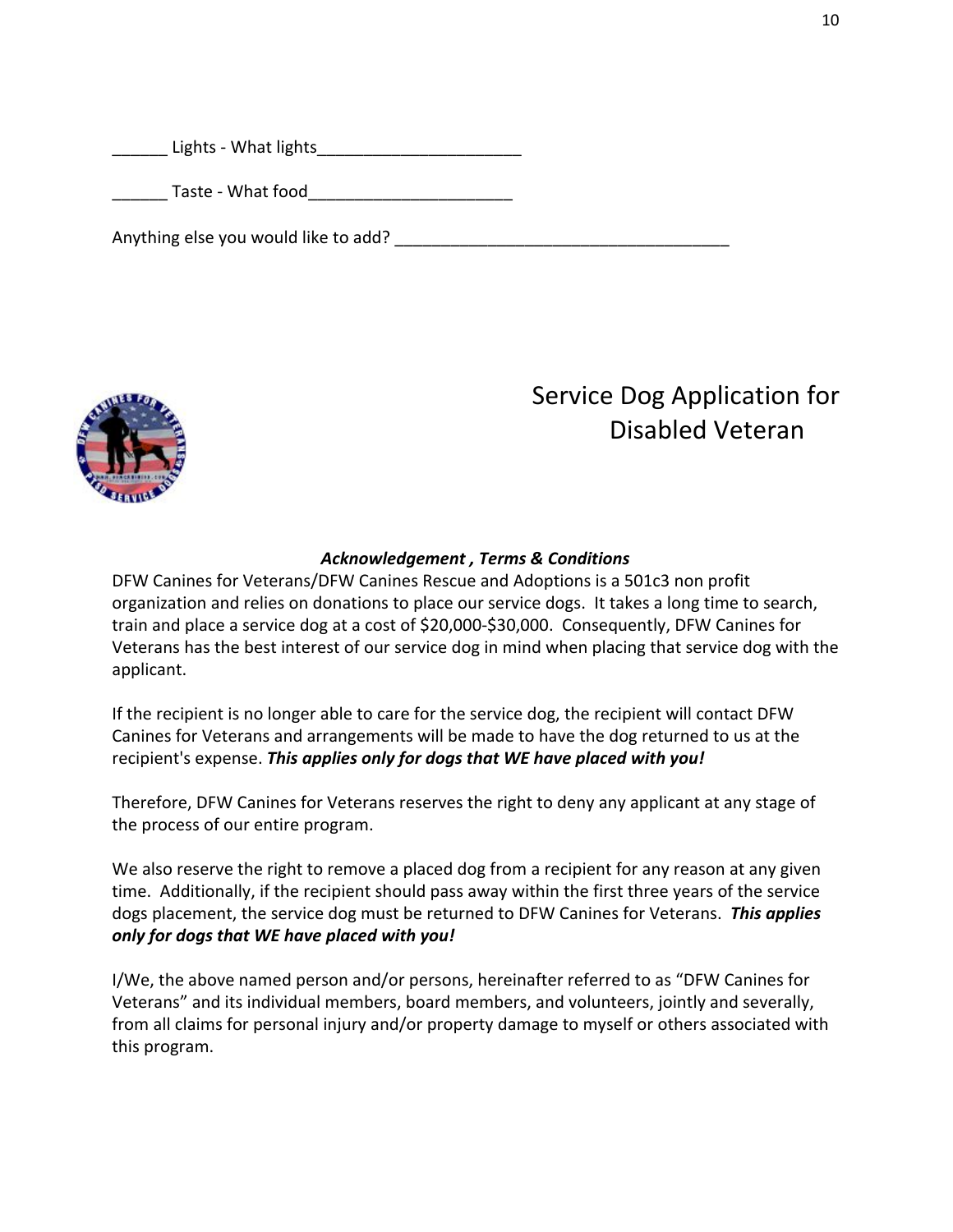We make every effort to evaluate each and every dog and train each dog to the best of our abilities. You are responsible for the upkeep of your training and socialization of your service dog including during and/or after graduation. If you need extra training please contact us ASAP to make arrangements for refresher trainings. DFW Canines for Veterans makes no explicit or implicit guarantees in reference to the health and/or temperament of the dog. The dog is placed "as is" and the recipient assumes all responsibility for treatment of any and all existing conditions. Or any other physical, medical or temperament changes that may occur in the future. DFW Canines for Veterans cannot guarantee the health of any animal and shall not be held responsible for any medical expenses which may be incurred, hereby expressly excluding any implied or express warranties of merchantability or fitness for any particular purpose, including, without limitation, any warranties regarding health, temperament.



### Service Dog Application for Disabled Veteran

……..Continued

OTHER USES: This DOG will not be used for breeding, rituals, racing, fighting, and medical or experimentation purposes. It will be nothing other than Service Dog. All dogs MUST BE spayed or neutered, microchipped and current on all vaccinations. NO dogs are permitted to breed unless they are in a specific and established breeding program for working dogs. Prior authorization MUST be given by DFW Canines for Veterans.

TRANSFER OF OWNERSHIP: The dog shall NOT be sold, given to, or adopted to anyone else, nor shall there be any transfer of ownership to any firm, corporation, or organization of other homeless animals, such as another rescue facility, or animal shelter without express permission from DFW Canines for Veterans.

Recipient will allow DFW Canines for Veterans sufficient time to arrange for a suitable accommodations for the dog. Recipient will inform DFW Canines for Veterans if the dog has any behavioral or medical conditions, which makes the dog unsuitable for Service Dog work. Return transportation is adopter's responsibility. If the dog becomes lost, recipient will notify DFW Canines for Veterans immediately.

Once application is received our board will meet and the approval process will begin, submitting an application is not a automatic approval. We will NOT process incomplete applications and missing paperwork.

If you already own a dog you would like us to evaluate, our trainer will meet with you to evaluate your dog providing it is within our preset guidelines. If the dog is not able to pass evaluation, at that time our Direct of Training will determine if we are able to provide you with a second dog. If a second dog is approved we will begin looking for a dog based on your disability and needs. This process takes time depending on your disability. Once our trainer has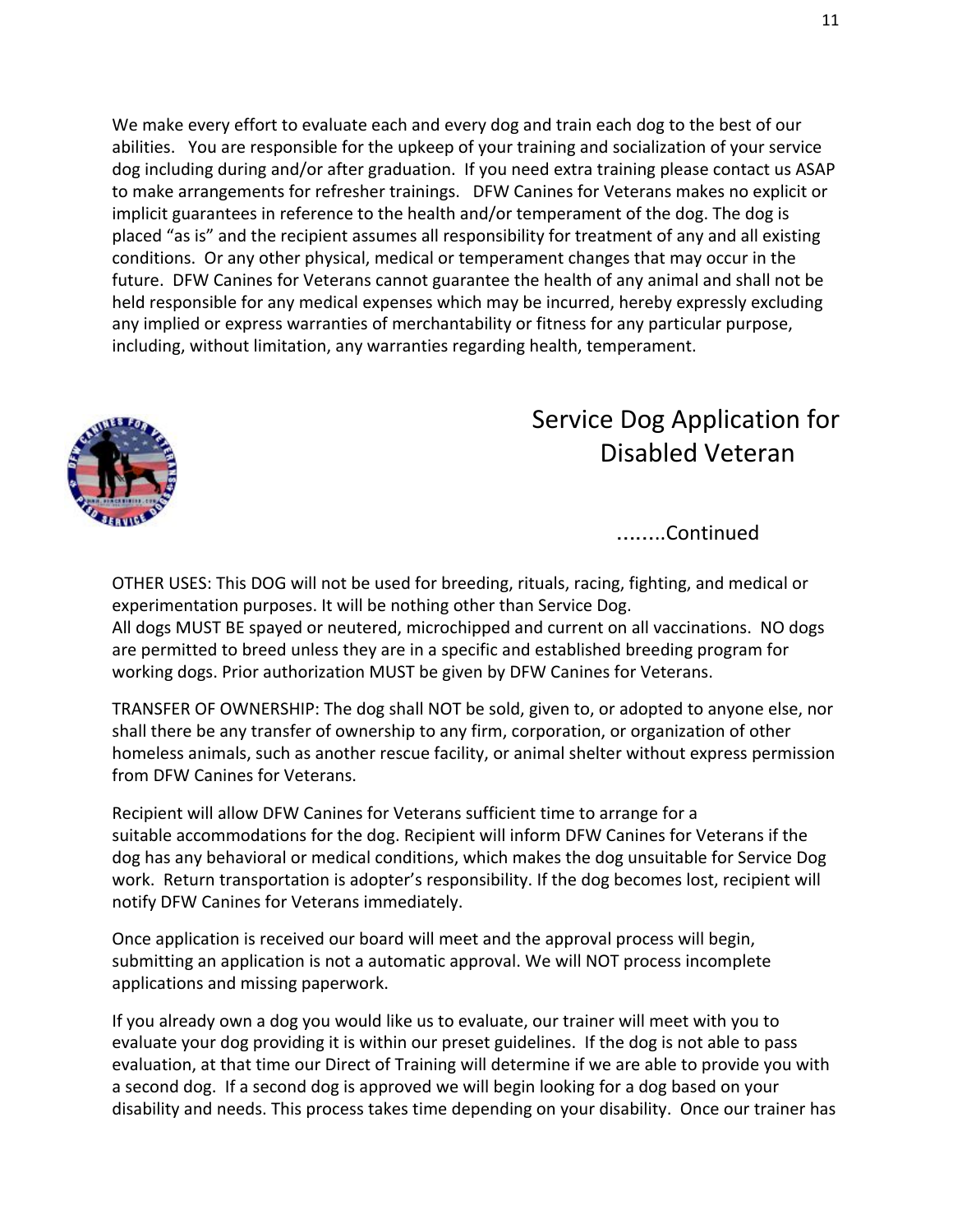selected a dog, you will be instructed to come pick up your dog. You are responsible for all veterinary care of your dog.



.

## Service Dog Application for Disabled Veteran

### *My Service Dog will always have his/her Service Dog harness and ID tags on at all times while the dog is working.*

This agreement releases **{DFW Canines for Veterans}** from all liability relating to injuries that may occur **{during any training, event, activity, on location, etc.}**. By signing this agreement, I agree to hold **{DFW Canines for Veterans}** entirely free from any liability, including financial responsibility for injuries incurred, regardless of whether injuries are caused by negligence. I also acknowledge the risks involved in **{training service dogs in training or service dogs}**. These include but are not limited to **{any risks including dog bites, falling, damage and/or loss}**. I swear that I am participating voluntarily, and that all risks have been made clear to me. Additionally, I do not have any conditions that will increase my likelihood of experiencing injuries while engaging in this activity.

By signing below I forfeit all right to bring a suit against **{DFW Canines for Veterans}** for any reason. In return, I will receive **{during service dog training}**. I will also make every effort to obey safety precautions as listed in writing and as explained to me verbally. I will ask for clarification when needed.

I, \_\_\_\_\_\_\_\_\_\_\_\_\_\_\_\_\_\_\_\_\_\_\_\_\_\_\_\_\_\_\_\_\_\_\_\_\_\_\_\_\_\_\_\_\_, fully understand and agree to the above terms

By signing this I hereby agree to above contract.

| <b>Print Signature:</b> | Date: |
|-------------------------|-------|
|-------------------------|-------|

| Sign Signature: | Date: |
|-----------------|-------|
|                 |       |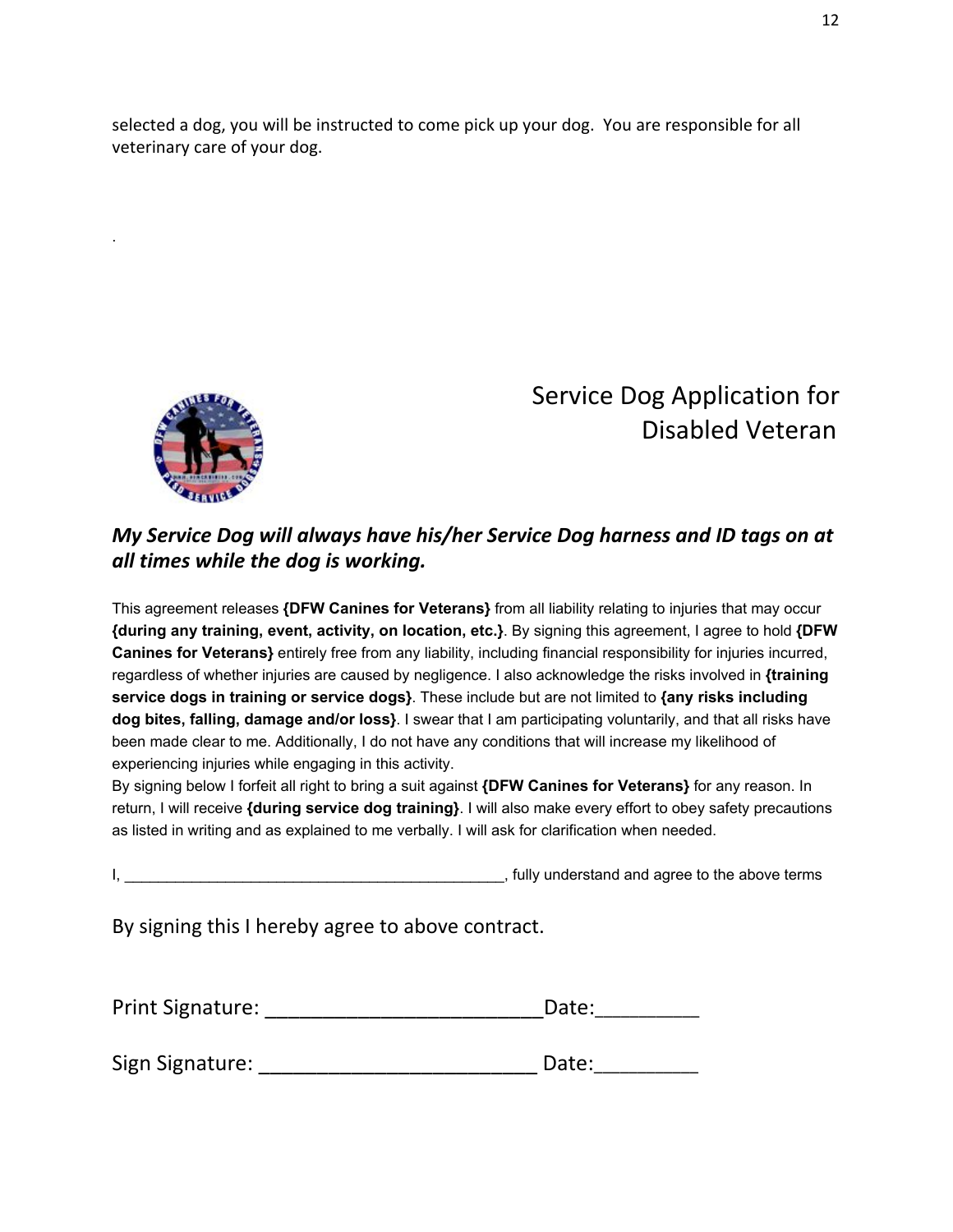| Print Witness: | Date: |
|----------------|-------|
|                |       |
| Sign Witness:  | Date: |



### **MEDICAL REFERENCE FORM TO BE COMPLETED BY THE APPLICANT:**

I understand that information to be released may include medical information, diagnosis, drug abuse, alcohol abuse, psychological or psychiatric impairments, and/or other physical conditions. I certify this authorization is made voluntarily. I understand that the information to be released is protected under state and federal laws and cannot be redisclosed without further written consent unless provided for by state and federal laws. I understand I may revoke this authorization at any time, except to the extent that action has already been taken. If not previously revoked, this consent will not expire from date of signature.

Print Signature: \_\_\_\_\_\_\_\_\_\_\_\_\_\_\_\_\_\_\_\_\_\_\_\_\_Date:\_\_\_\_\_\_\_\_\_\_\_\_\_\_\_\_\_\_\_\_\_\_\_\_ Sign Signature: \_\_\_\_\_\_\_\_\_\_\_\_\_\_\_\_\_\_\_\_\_\_\_\_\_Date:\_\_\_\_\_\_\_\_\_\_\_\_\_\_\_\_\_\_\_\_\_\_\_\_ Signature of witness Relationship \_\_\_\_\_\_\_\_\_\_\_\_\_\_\_\_\_\_\_\_\_\_\_\_\_

Date:\_\_\_\_\_\_\_\_\_\_\_\_\_\_\_\_\_\_\_\_\_\_\_\_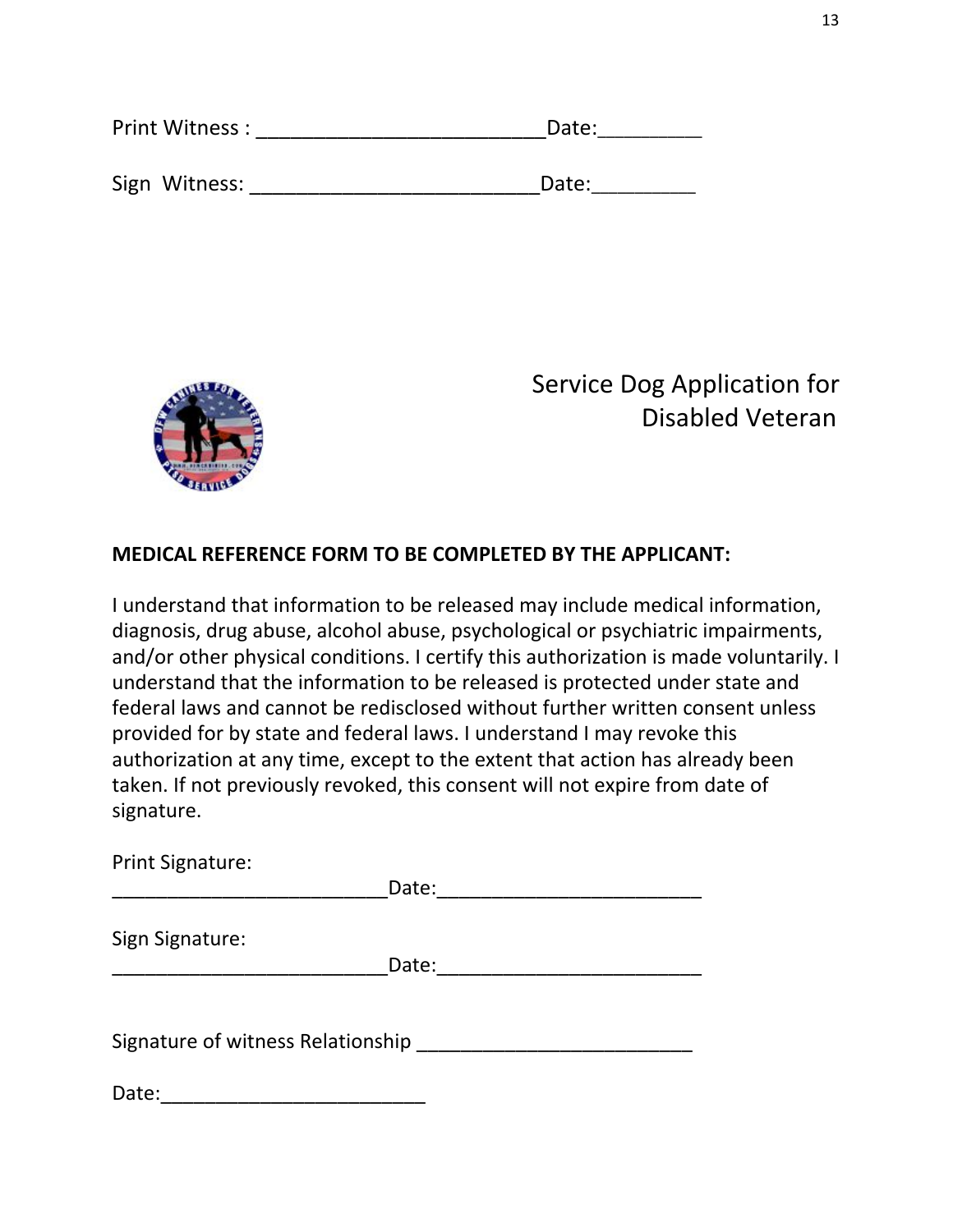

PERSONAL REFERENCE FORM TO BE COMPLETED PERSONAL REFERENCE: NON RELATIVE (Must be over 18 to complete)

Your name has been given as a personal reference by,

who is applying to DFW Canines for Veterans 501c3 non profit org. for a service dog. It is important that we assess each applicant's needs carefully in an effort to match suitable dog partners for our potential recipients. Thank you for taking the time to answer the following questions. If necessary, use a separate sheet of paper. Please return the completed from [DFWCanineSd@gmail.com](mailto:DFWCanineSd@gmail.com) (questions? 682-304-4310).

|                                                                        | Your last name:                                                                               |
|------------------------------------------------------------------------|-----------------------------------------------------------------------------------------------|
| Address:                                                               |                                                                                               |
|                                                                        | Street City/State/Zip                                                                         |
| Relationship to applicant (e.g., friend, coworker:                     |                                                                                               |
| 1. How long have you known the applicant?                              |                                                                                               |
|                                                                        | 2. Describe, in detail, the applicant's personality (e.g., shy, outgoing, patient, impulsive, |
| ect:                                                                   |                                                                                               |
| 3. Is the applicant, a "dog person"?                                   |                                                                                               |
| 4. Does the applicant have a dog now?                                  |                                                                                               |
| 5. If so, how many?                                                    |                                                                                               |
| 6. Do you think that a service dog would improve the applicant's life? |                                                                                               |
| If so, in what way?                                                    |                                                                                               |
| 7. How do you think a service dog would help the applicant mentally?   |                                                                                               |